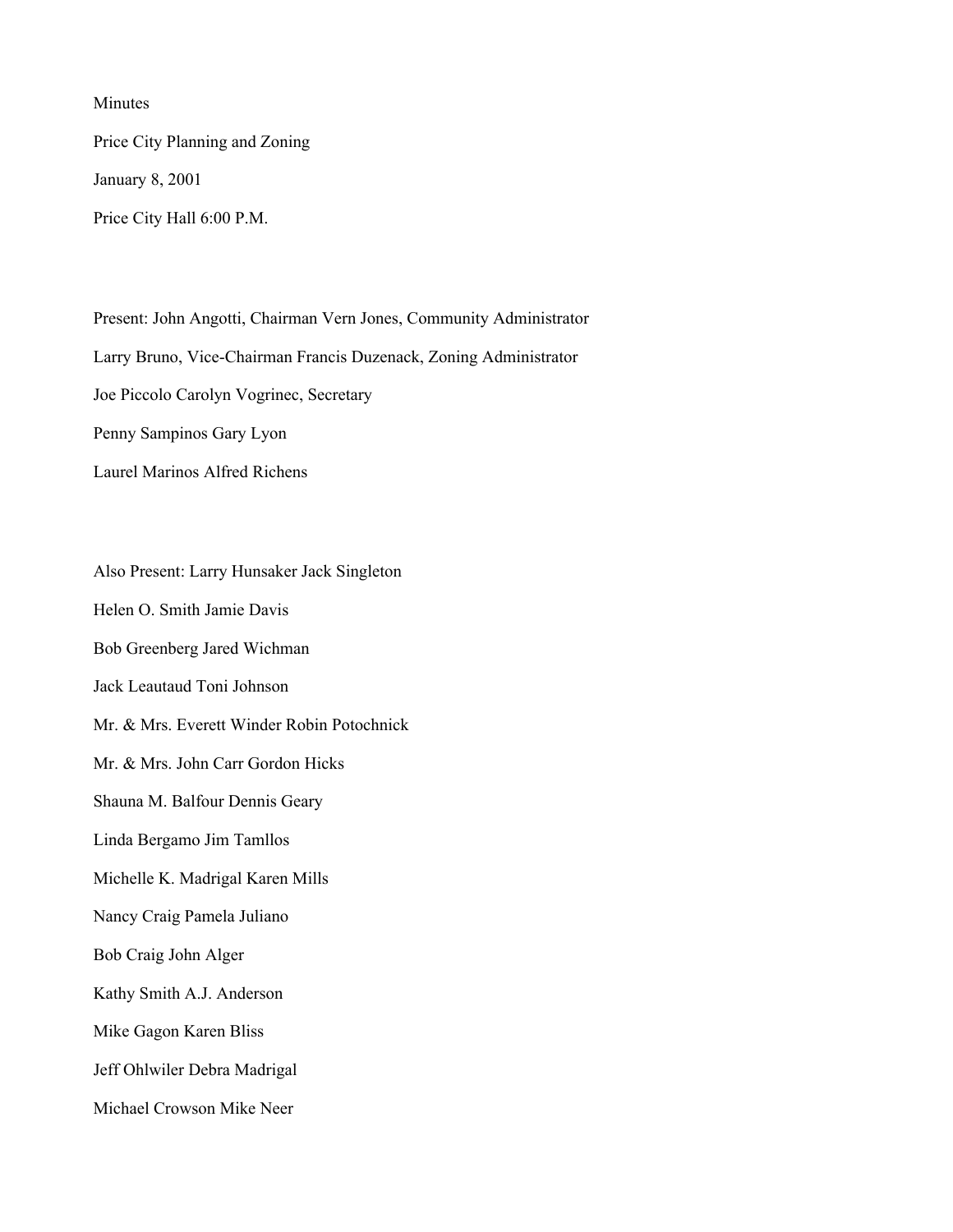Suzette Alger Sami Farlaino Tarasina Compagni Jackie Majors Lynda Varner Shirley Matheny Steven Prince Soren Simonsen Cathy Barney Danny Barney Julie Ori Paul J. Vose Susan Herd Michelle Madrigal Alan J. Majors Kathy Morris Vic Santi Sheryl Byrge Coleen Quigley

Price City Planning and Zoning

Meeting of January 08, 2001

Page -2-

• MINUTES OF DECEMBER 11, 2000

There were no additions or corrections and Gary Lyon made a motion to approve the minutes of December 11, 2000 as read. Penny Sampinos seconded and the motion carried.

### • HOME OCCUPIED BUSINESS - OFFICE USE ONLY

#### R D CONSTRUCTION

345 SOUTH 100 EAST

### HANDYMAN SERVICE

#### RON KRAUSHAAR

Mr. Kraushaar was not present and could not be reached prior to the meeting by phone. Because this was his second time on the agenda and not being present at either meeting, it was decided to strike this item from the agenda. Joe Piccolo then moved to strike Item #II - Home Occupied Business - RD Construction from this agenda. Alfred Richens seconded and the motion carried.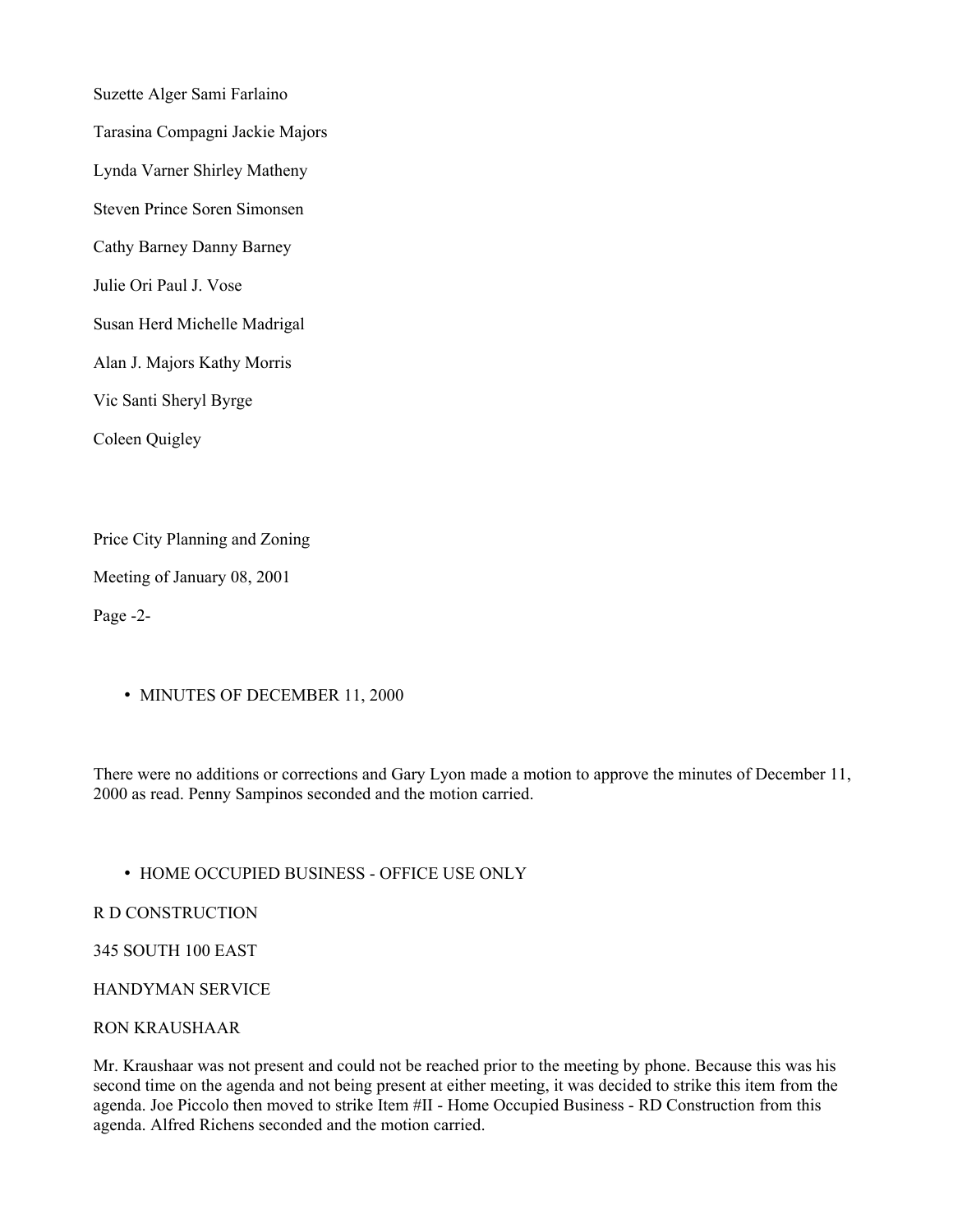### • HOME OCCUPIED BUSINESS

CARBON CAB COMPANY

603 EAST 200 SOUTH

RELOCATION OF TAXI SERVICE

### SHAUNA MAE BALFOUR

Ms. Balfour appeared before the Commission explaining she has two cabs and the calls for service come to her house. The business has not presented any problems in the neighborhood of the previous owner and there are no concerns from Staff. Larry Bruno moved to forward a favorable recommendation to Price City Council for the Home Occupied Business - Carbon Cab Company. Gary Lyon seconded and the motion carried.

Price City Planning and Zoning

Minutes of January 08, 2001

Page -3-

# • HOME OCCUPIED BUSINESS - OFFICE USE ONLY

PROCESS EQUIPMENT & SERVICE COMPANY, INC.

807 NORTH PINEWOOD CIRCLE

# OIL & GAS PRODUCTION & PROCESS EQUIPMENT

STEVEN L. PRINCE

Mr. Prince explained most of his equipment service business is handled out of his pickup truck and that until now, an office for the business has not yet been established. This is a new service in the Price area and Mr. Prince does his work out in the gas fields. There were no concerns from Staff and Joe Piccolo moved to forward a favorable recommendation to Price City Council for the Home Occupied Business - Office Use Only for Process Equipment & Service Company, Inc. (PESCO). Penny Sampinos seconded and the motion carried.

# • CONDITIONAL USE PERMIT - BUSINESS & SIGNS

# PRO-REHAB PHYSICAL THERAPY

# 57 NORTH CARBON AVENUE - BIG T'S GYM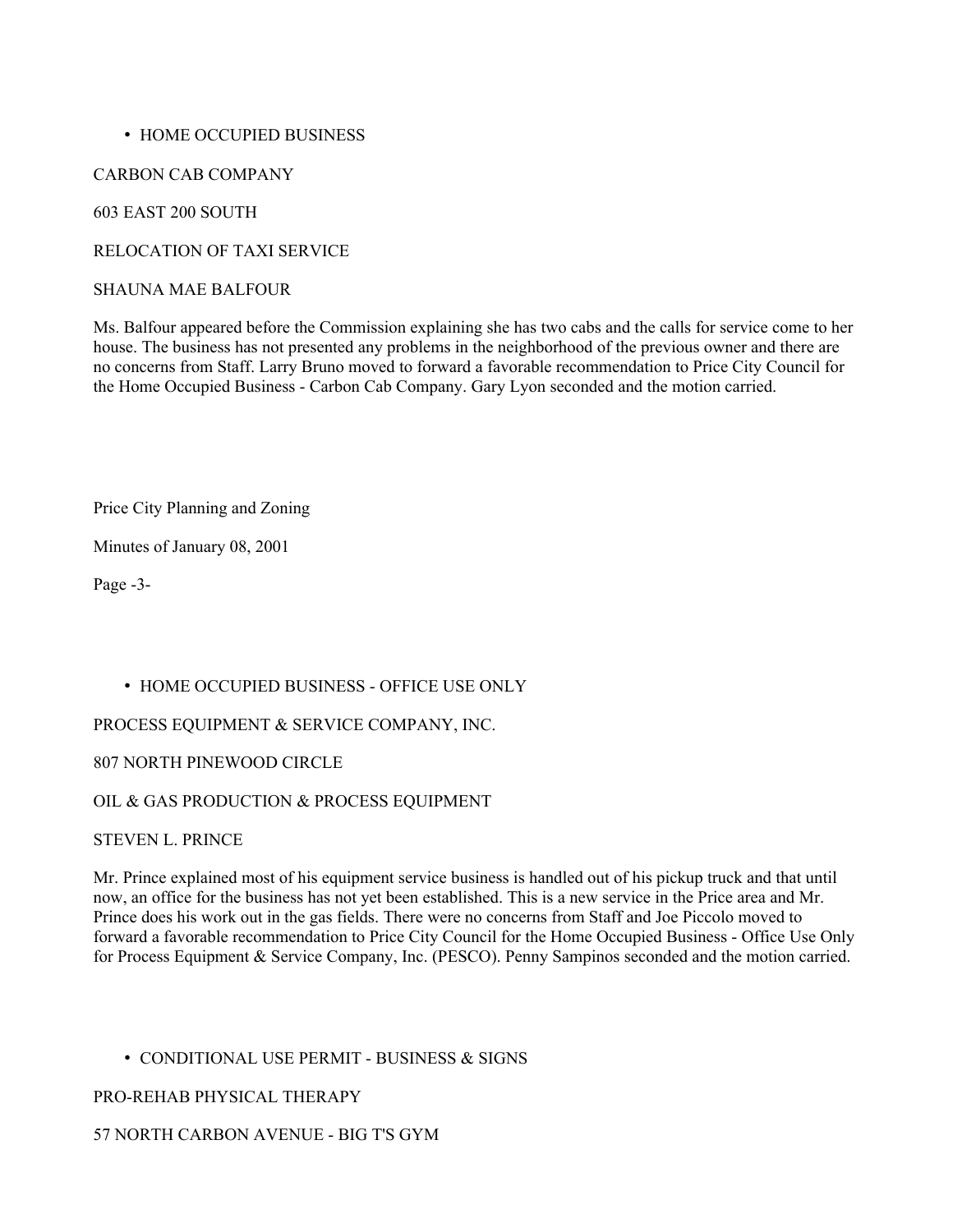### MIKE GAGON & JEFF OHLWILER, CO-OWNERS

Both Mr. Gagon and Mr. Ohlwyler appeared before the Commission. They will be locating their physical therapy business in Big T's Gym, sharing the facilities, but with separate offices. Both of these gentlemen are Licensed Physical Therapists. The signs meet the Sign Code and a copy of the sign was shown. Parking is adequate with the south and west parking lots and the Price City Parking Lot across the street. There were no concerns from Staff and Alfred Richens moved to forward a favorable recommendation to Price City Council for the Conditional Use Permit - Business and Signs for Pro-Rehab Physical Therapy. Laurel Marinos seconded and the motion carried.

### • INFORMATION AND UPDATE

### COLLEGE OF EASTERN UTAH MASTER PLAN

### KAREN K. BLISS, DEAN OF INSTITUTIONAL ADVANCEMENT

### COLLEGE OF EASTERN UTAH

Karen Bliss, along with Dennis Geary, Director of Facilities, appeared before the Commission to share information and update of the CEU Campus

Price City Planning and Zoning

Meeting of January 8, 2001

Page -4-

### (CEU MASTER PLAN UPDATE, CONTINUED)

Facilities Master Plan. This is a twenty year look into the future. They provided a layout of the campus as it is at the present time. The property directly to the north (Durrant Property) was not visible. In August, they applied to the State Building Board to secure funding for the renovation of the Main Building on campus. This resulted in a revision of the Master Plan. Price City Engineer, Gary Sonntag, Councilman Roy Nikas and Community Administrator Vern Jones participated in the review.

As the assessment of the original Main Campus Building was completed, it was clear the building would go down within the next five years. Renovation costs are extremely high for a building of its age, besides the fact that it is unreinforced masonry and does not meet any of the codes. The State Building Board looked at the East Parking Lot and indicated the new building should go there. Campus personnel will remain in the present building while construction is underway, however, following its conclusion, they will move to the new building and a determination will be made as to the disposition of the Main Building. Mr. Geary placed the updated mylar Master Plan over the original plan showing the Durrant School area as being used for parking. When a new building is being built in the primary parking lot, then another parking lot must be included in the plan. It will be located on the Durrant Property on the side having the least impact, which is Veterans Lane, adjacent to the cemetery. They have residents in other areas and are trying to protect them from traffic. They are not recommending the closure of 300 East. The area housing the Main Building will ultimately become a circle,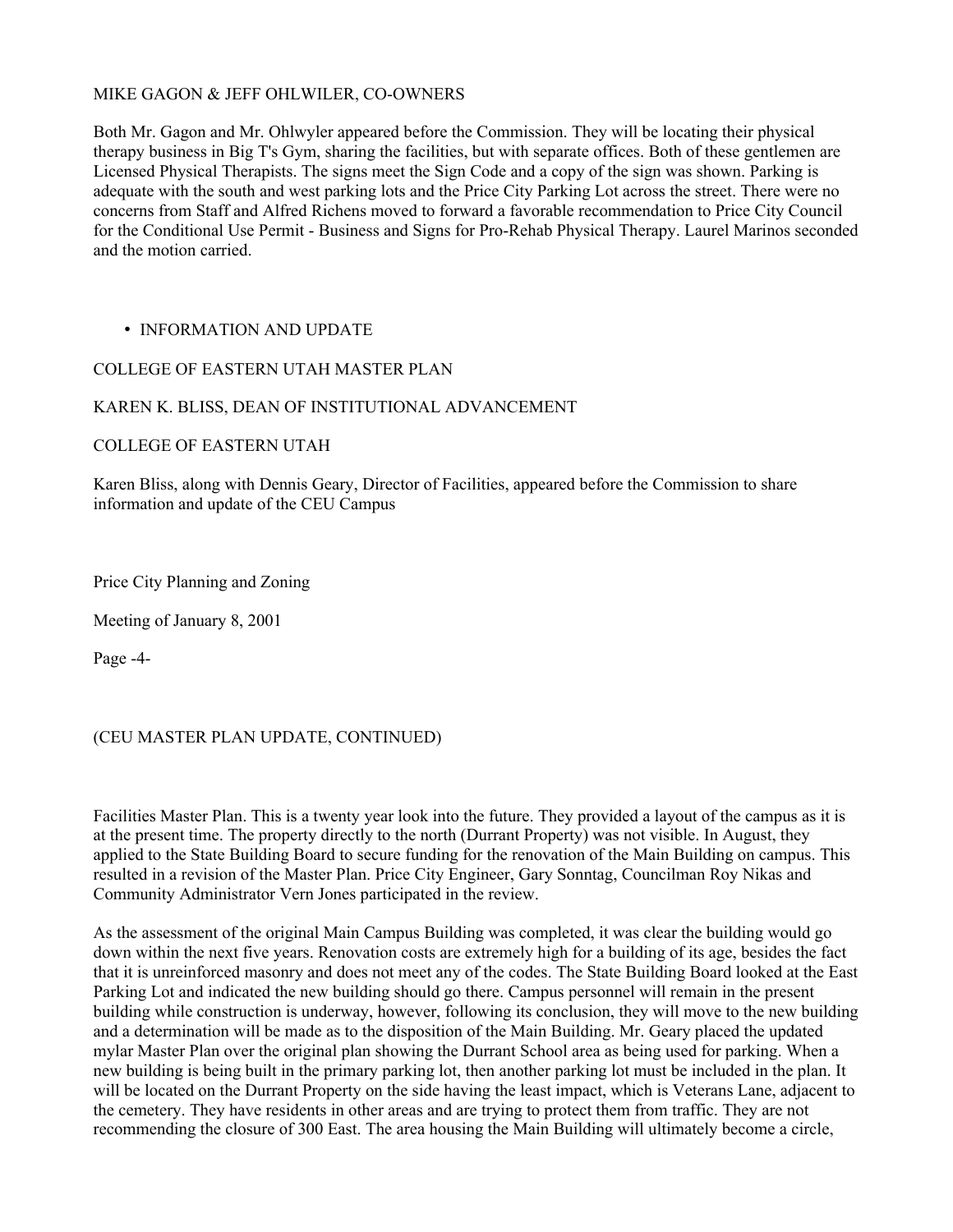cul-de-sac or grassy area and an entrance to the college in the form of an archway. There are future plans indicating there may be a new building there in twenty years time, but it will first become grass and space or possibly a turn-in similar to the University of Utah Park Circle, allowing a turn-in and short-term parking. In the interest of time, the review was concluded and Chairman Angotti thanked Ms. Bliss and Mr. Geary for their efforts in providing the Commission with this information.

Price City Planning and Zoning

Minutes of January 08, 2001

Page -5-

### • INFORMATION ONLY

# UTAH HOUSING FINANCE AGENCY

### PRESENTATION OF CROWN HOMES CONCEPT

### A. J. ANDERSON

Susan Herd, Director of the Utah Housing Division of the Utah Housing Finance Agency, appeared before the Commission to introduce a housing concept they would like to bring to the Price area. She gave a video presentation of the program - the Crown Homes Concept. Following the video, Ms. Herd gave Commission Members a handout, briefly explaining this is a 15 year lease to own program offering people the opportunity to lease a brand new stick built home for 15 years and, at the end of 15 years, to purchase it at a reduced market rate. The program has been in existence since 1992 or 1993 and 160 homes have been built throughout the State of Utah and it fairly evenly split between the urban areas and rural communities. Crown is an acronym for "credits to own". The term refers to federal tax credits. The Utah Housing Finance Agency administers federal tax credits for the State of Utah. Every state receives an allocation of federal credits and Utah Housing reviews the applications and awards tax credit monies to affordable housing projects.

Crown is unique in that it is an opportunity for lower income Utah families to participate in home ownership. They partner a local Housing Authority or a non-profit with the investor member, who is the party that actually purchases the tax credits. They currently have a commitment from American Express Bank for 8.4 million dollars and they are buying those credits for \$.84 on the dollar. This creates a tremendous equity in the project and is essentially what makes it affordable. Once the projects are completed, the investor infuses their equity and funds the project. Utah Housing actually provides construction financing and permanent financing and also offers assistance for the non-profit or local Housing Authority for development of the project or project management. Ms. Herd referenced the Commission to the handout concerning the objectives and touched on them briefly. For a family of four with an income of \$21,000.00, families can be put into three or four bedroom homes for about \$385.00 to \$425.00 per month. This is a great opportunity for a family of that income level to have their own home, learn the skills of home ownership and then, after a period of 15 years, have the opportunity to own the home.

Price City Planning and Zoning

Minutes of January 08, 2001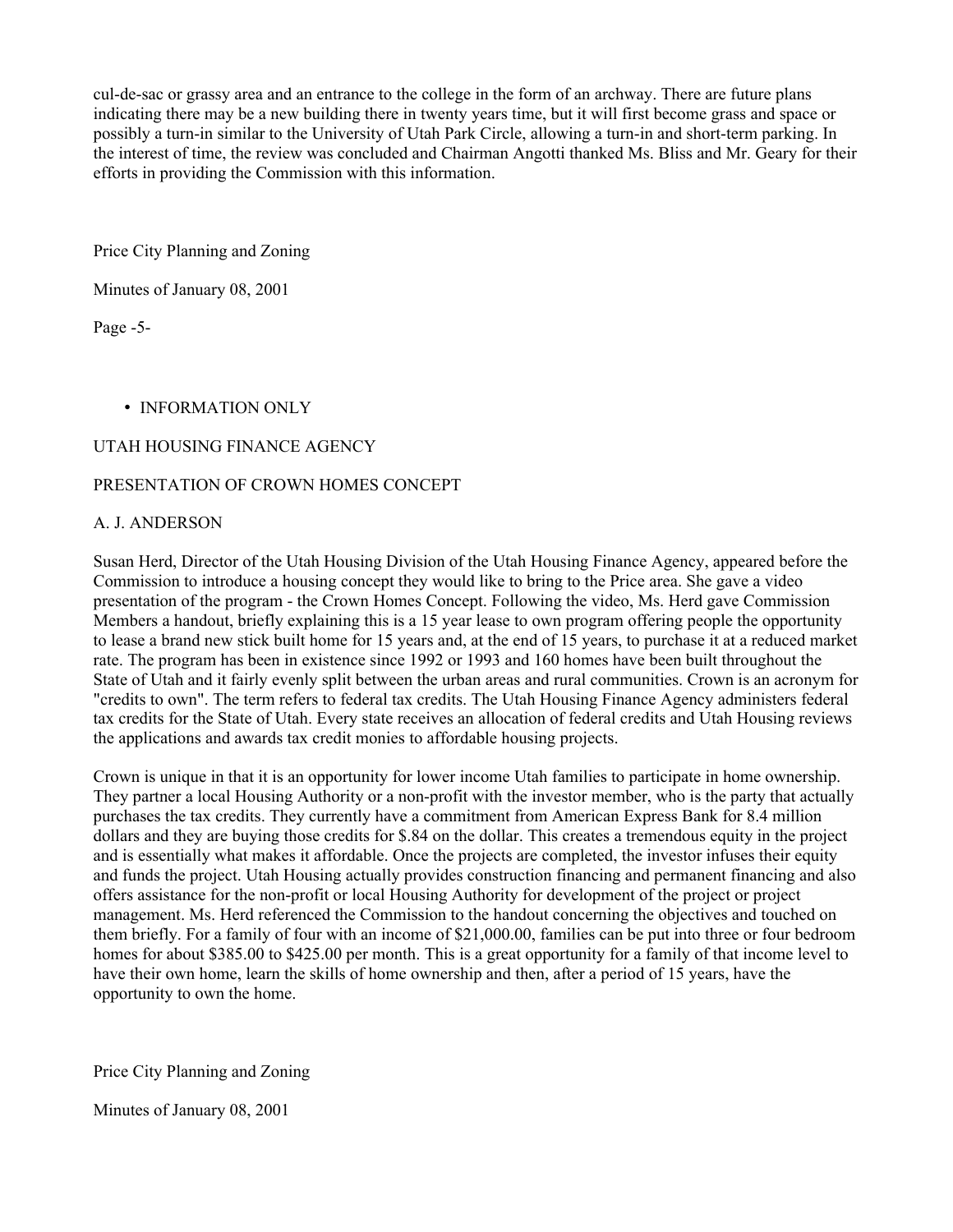### (CROWN PROJECT, CONTINUED)

The benefit to the cities and community is restoration of vacant in-fill lots to become community assets. It also expands access to state and national housing resources to smaller rural communities. They partner the public and private entities in making this housing a real solution. And in so doing, they help to assist the local nonprofits and Housing Authority as providers to build their own internal capacity for developing housing themselves.

When the financing of a Crown Project is structured, the city may have some land that needs to be developed to enhance the community. In this way, they are encouraging local participation in the project. They see the land portion of the cost being offered by the cities in a deferred 15 year note, so that pay- out is realized at the end of 15 years when the project converts from a rental to a home ownership. Some land is actually donated which can be very beneficial to the project. Utah Housing provides a permit loan and a construction loan and also backs up the loan with a line of credit, should that become necessary. With the tax form syndication, they use a uniform set of documents that has been pre-approved and the same documents are used with every project. This helps internally to reduce the cost of the syndication and makes it much more realistic to partner with private industry.

They would like to move forward and bring this housing opportunity to the Price area. Gary Lyon asked if one of the locations being considered was the area of which Mr. Kay Burton of the Trust Lands Administration had spoken at the Planning and Zoning Meeting of December 11, 2000. Ms. Herd said that was one of the areas being considered. The project does not have to be all in one area - they can be scattered sites. They would need to evaluate the land available and the housing needs and how they can best put the project together to meet these needs. There were no further questions and Chairman Angotti thanked Ms. Herd and Ms. Anderson for their attendance and informative presentation.

Price City Planning and Zoning

Minutes of January 8, 2001

Page -7-

# • CONDITIONAL USE PERMIT - FINAL

### LEAUTAUD SUBDIVISION

# JACK LEAUTAUD

Mr. Leautaud appeared before the Commission to request Final Approval for the Leautaud Subdivision. Two items were yet to be finalized - the style of curb and gutter to be installed and the fire hydrant. Mr. Leautaud indicated Price City has requested the high back style curb and gutter be installed. Mr. Jones told the Commission the fire hydrant and entire water system has been satisfactorily completed. Francis Duzenack mentioned street lights had not yet been addressed for the subdivision and none were shown in the plans. The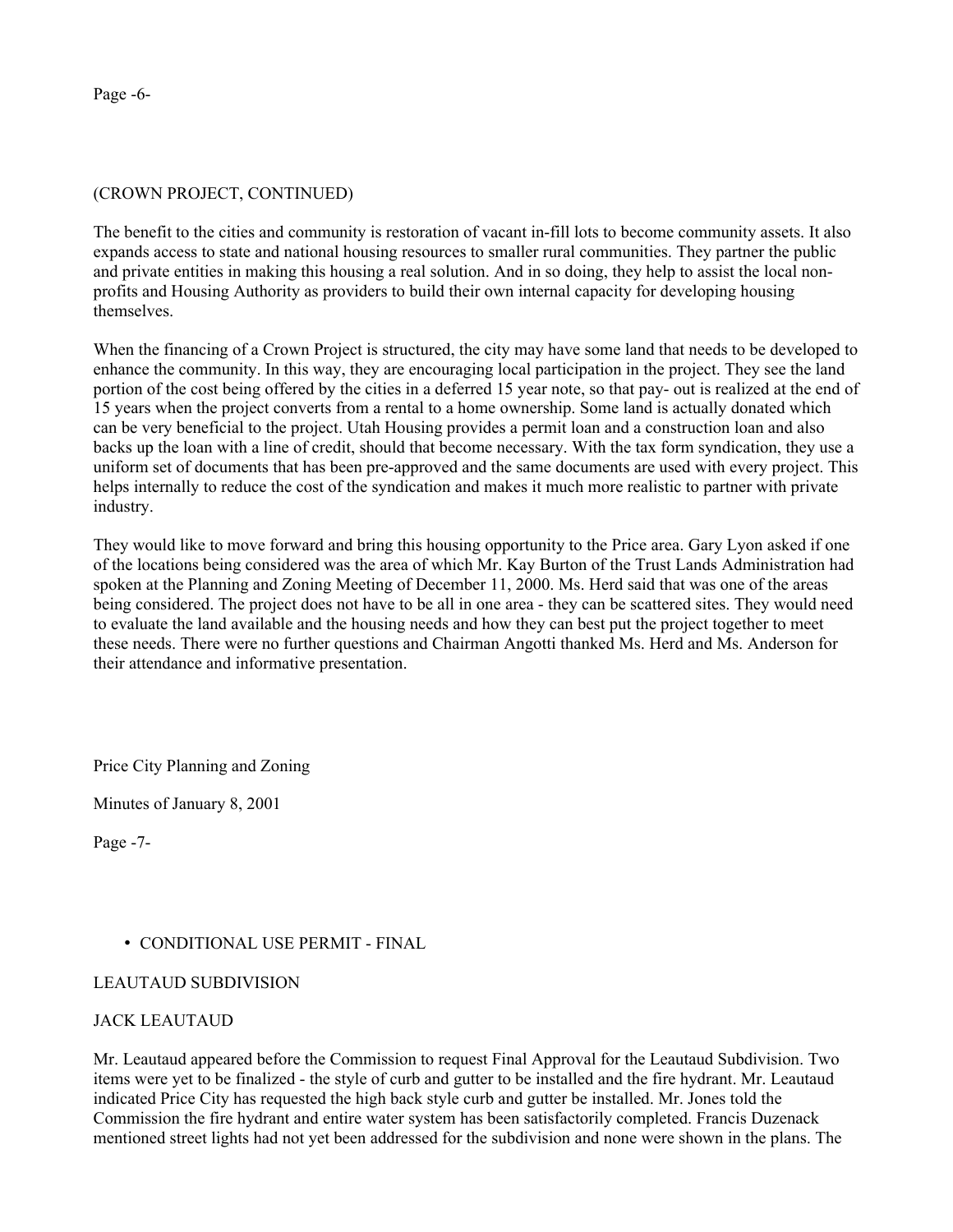general requirement for a subdivision is a street light every 200 feet. Also, the Development Agreement must be signed. Mr. Leautaud indicated he would complete these two items. There were no further concerns and Joe Piccolo made a motion to forward a favorable recommendation to Price City Council for the Conditional Use Permit - Final Approval for the Leautaud Subdivision, contingent upon the installation of street lights according to Price City Code and signing and completion of the Development Agreement with Price City. Gary Lyon seconded and the motion carried.

Note: Regarding the following item for discussion, Francis Duzenack, Price City Zoning Administrator, asked that all questions and comments be given to Vern Jones, Price City Community Administrator as one of the parcels of property proposed for this project is owned by Mr. & Mrs. Duzenack. He will withdraw from any discussion on the matter. Joe Piccolo also disclosed that the property immediately south of the proposed development belongs to his sister, however, he has no financial responsibility or ownership, so he will not step down and will keep his voting rights. Laurel Marinos indicated the project was proposed for her general neighborhood, but she would still like to participate.

• CONDITIONAL USE PERMIT - CONCEPT APPROVAL FOUR CORNERS MENTAL HEALTH CLUB HOUSE & CASE MANAGEMENT BUILDING CORNER OF 600 EAST AND 200 SOUTH ROBERT GREENBURG, EXECUTIVE DIRECTOR

Mr. Greenburg, Executive Director appeared before the Commission to

Price City Planning and Zoning

Minutes of January 8, 2001

Page -8-

# (FOUR CORNERS MENTAL HEALTH, CONTINUED)

represent Four Corners Mental Health. They propose to develop .9 acres to move two of its existing programs from their current sites. One, the Case Management Program, with six employees, is currently housed a block away and the second is a Clubhouse, also with six employees, currently housed at a location along Cedar Hills Drive. The Clubhouse is the larger of the two programs and will have most of the building's square footage. The Clubhouse is not a residential program, but is designed to help people who have mental illness, regain what their illness has cost them. The members who participate are folks recovering from illness and who are dedicated to regaining their places as productive and responsible members of the Community. They are not in treatment because of criminal problems, but people who have had the misfortune to have developed a disabling serious illness. The program will run from 8:00 AM to 5:00 PM five days a week and one Saturday when people will come to participate in a recreational activity. The program itself is designed to operate like a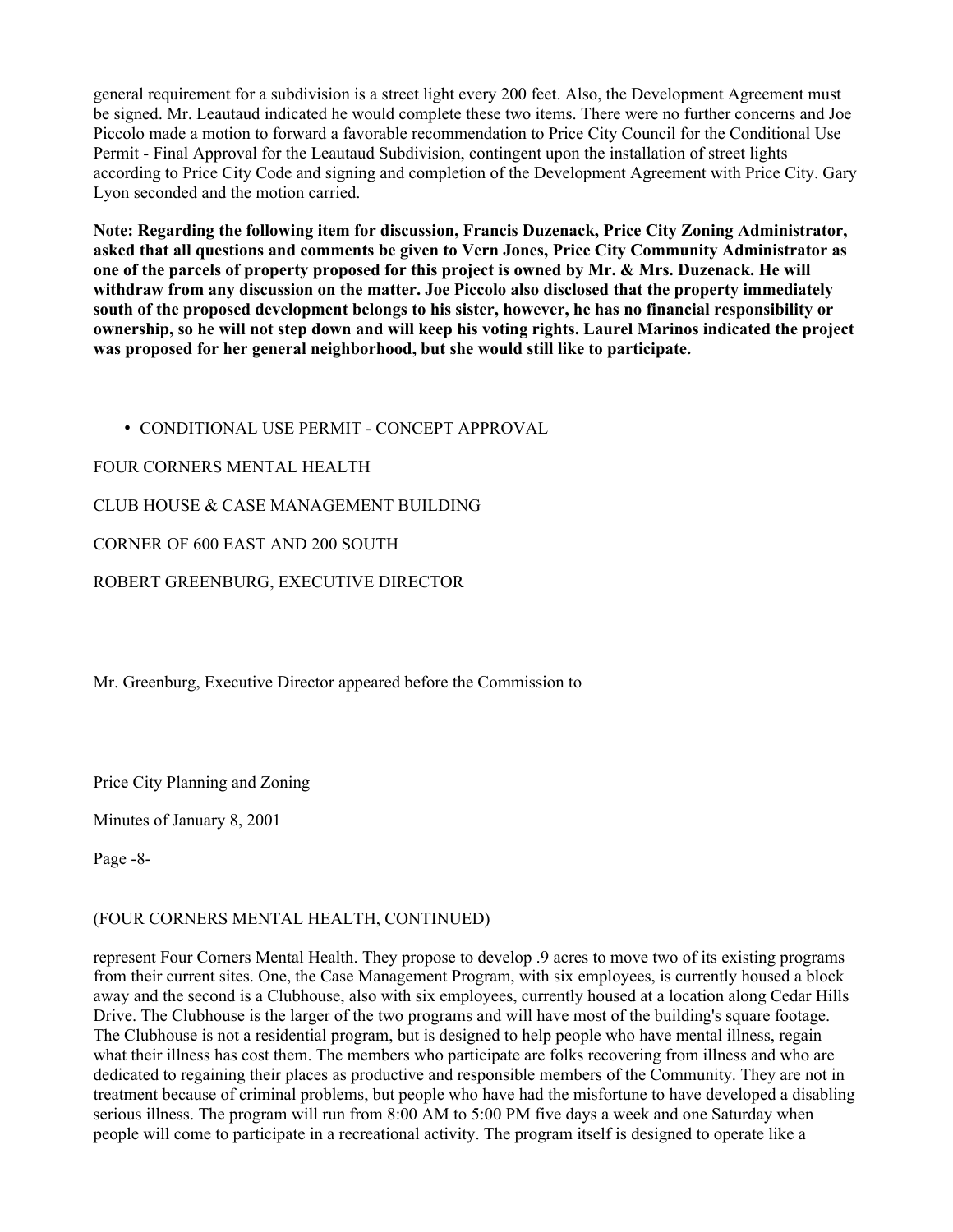business so people involved can regain their stamina and get back to the regular world. One evening per month, they will host a dinner to celebrate program members who are able to return to work. There will be parking stalls for twelve staff members using the building every day. There will be 25 to 40 members who can't afford to have cars because they live on disability. However, a van will pick them up and drop them off at the facility daily. They feel this facility will improve the looks of the corner property and that they will be a good neighbor. They have a similar facility in Moab and have not received any complaints from anyone in the neighborhood. They provided a letter of support from the pre-school located next to the Moab facility. Soren Simonsen, architect for the facility, went over the proposed plans. They feel this will be a nice upgrade to the existing homes, the scale of the building is very much in keeping with the residential character and the facility will have a good presence in the community.

Most of the surrounding neighbors attending expressed their concerns and indicated they did not want the facility in their neighborhood. There was lengthy discussion on the patients at this proposed facility and the seriousness of the illnesses being treated there. Neighbors are worried about the congregation of the patients after office hours as often happens at other facilities and asked why they could not build another facility at their present address. Mr. Greenberg indicated their present facility is not handicapped

Price City Planning and Zoning

Minutes of January 8, 2001

Page -9-

# (FOUR CORNERS MENTAL HEALTH, CONTINUED)

accessible. They have been looking for a suitable location for a year and their primary design criteria was to find a place on the same side of Main Street and within walking distance of the treatment clinic. Other property choices were unavailable, but this lot met all the needed criteria and they were approached by one of the property owners. Most residents in attendance had not been contacted regarding this project and many of those indicated they knew nothing of this until they read it in the local paper. Another gentleman told the Commission he realized the facility would improve the looks of the corner lot, but he feels the clients would jeopardize the safety of his children. Most neighborhood residents expressed these same opinions. Clinic workers and patients in treatment spoke in support of the facility and there was lengthy discussion on the matter.

Mr. Piccolo indicated he had been approached as a Price City Councilman and referred to a petition in hand with 55 signatures indicating these residents do not want a mental health clubhouse built in their residential area. He told Mr. Greenberg that in order for this to somehow come about, the residents must come to an agreement with Four Corners Mental Health before this is allowed to go through. He feels this facility has some positive benefits and is necessary in our community and, if the concerns of the neighborhood can be satisfied by a site obscuring fence or if it can be part of a Conditional Use Permit that states there will be no clinical treatment at the facility - if those things can help mitigate the concerns of the residents, then he will support the project. However, if they cannot, the project will go nowhere.

Gary Lyon asked how many people contacted were in favor of the project. Mr. Piccolo said, judging from the signatures on the petition, no one was in favor of it. Four Corners Staff Member Robin Potochnick indicated the last two weeks of December and the first week of January, she walked the area several times, called people she could find at home and left a letter with her home and office phone numbers for those not at home. Clinic staff indicated invitations were sent to all the neighbors for a luncheon and education on the project, but no one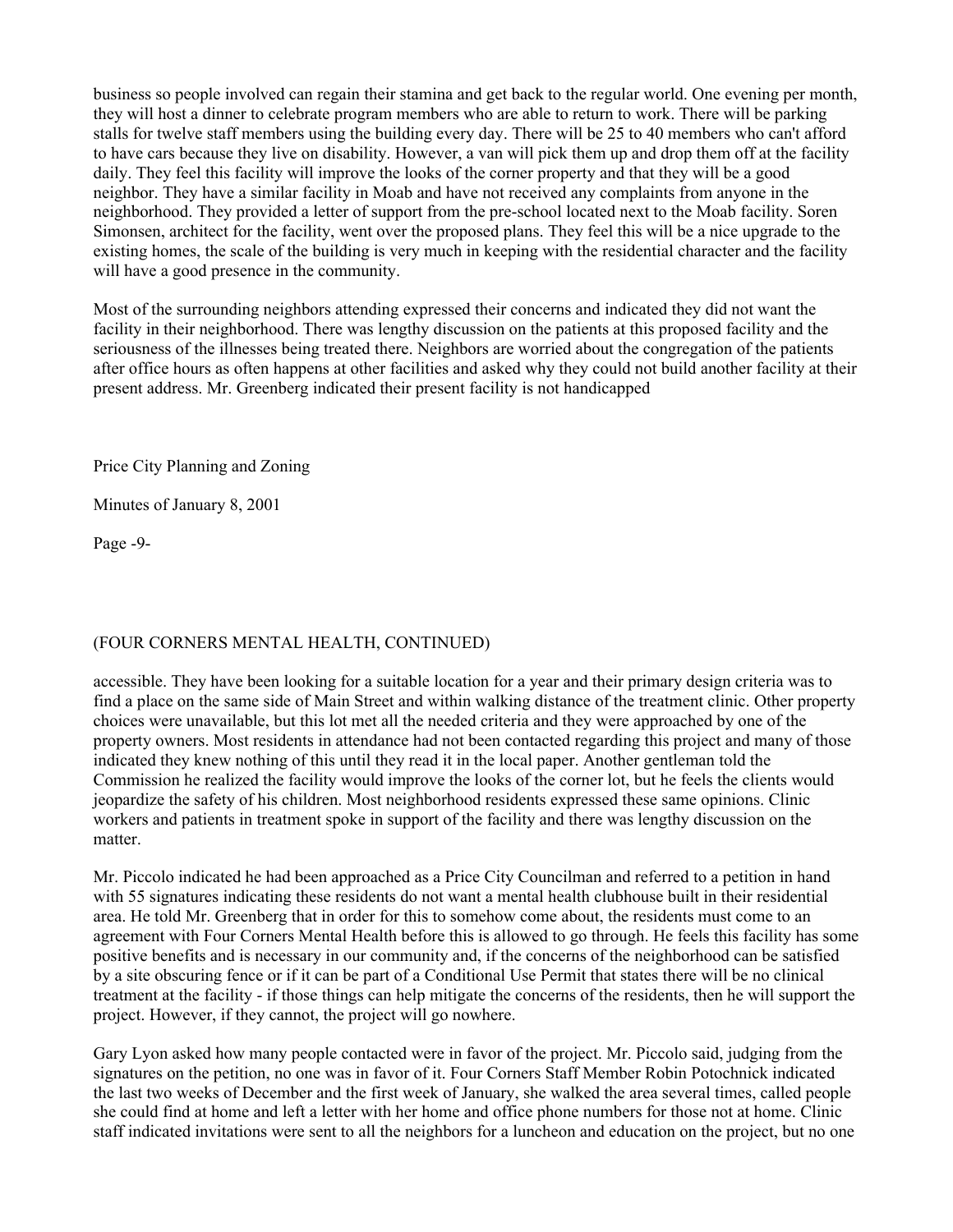attended because either the invitations were late in arriving or did not arrive at all for some reason. Mr. Everett Winder said the property being discussed for the facility is unkept and is a junk yard and he was in favor of having it cleaned up. However, he feels there are areas in

Price City Planning and Zoning

Minutes of January 8, 2001

Page -10-

# (FOUR CORNERS MENTAL HEALTH, CONTINUED)

the county which are better suited and zoned for commercial development that would allow this project rather than residential neighborhoods.

Mr. Greenberg spoke, saying the biggest objection tonight seemed to be one which is not resolvable by conditional use issues, but by the people's fears of the mentally ill. Mr. Piccolo indicated he felt most of the problems could be mitigated, aside from the definite problem of fear and thinks that problem could be resolved through education. He feels proper opportunity has not been given by most of these residents and suggested an educational format that might relieve some of the anxiety that seems to be in the room. The decision could be postponed and the citizens could be educated and more informed so they might relax this petition.

Mr. Jones told the audience this is an RM7 Zone and this type of facility is permitted by Conditional Use in that zone, however there are some issues that have been brought up. This type of facility is not specifically designed in our Land Use Development Code. It is vague and there is nothing that actually has these words in our code. This is not a clinical and it's not a professional and that's where we're trying to fit it. So actually the Conditional Use plays a part because we don't have an exact role where this clubhouse might fit.

Commission Member Laurel Marinos asked if there was anyone present who was in favor of this project. It was indicated by Four Corners Staff that there were residents who were unopposed to the project, but did not want to attend the meeting. Also, there are ten clubhouses in Utah and nine of them are in residential areas.

Chairman Angotti asked the Commission Members for their opinions concerning this issue. Commissioner Alfred Richens indicated he is hearing two things. Everyone recognizes the need for this facility, but they don't want it in their neighborhood and asked the opposing residents where they would go to build this facility. The residents indicated there were areas within the City with commercial zoning that are more suited for a facility such as this. Gary Lyon asked the residents if they would be willing to go to another meeting where everybody could become more educated on this subject and

Price City Planning and Zoning

Minutes of January 8, 2001

Page -11-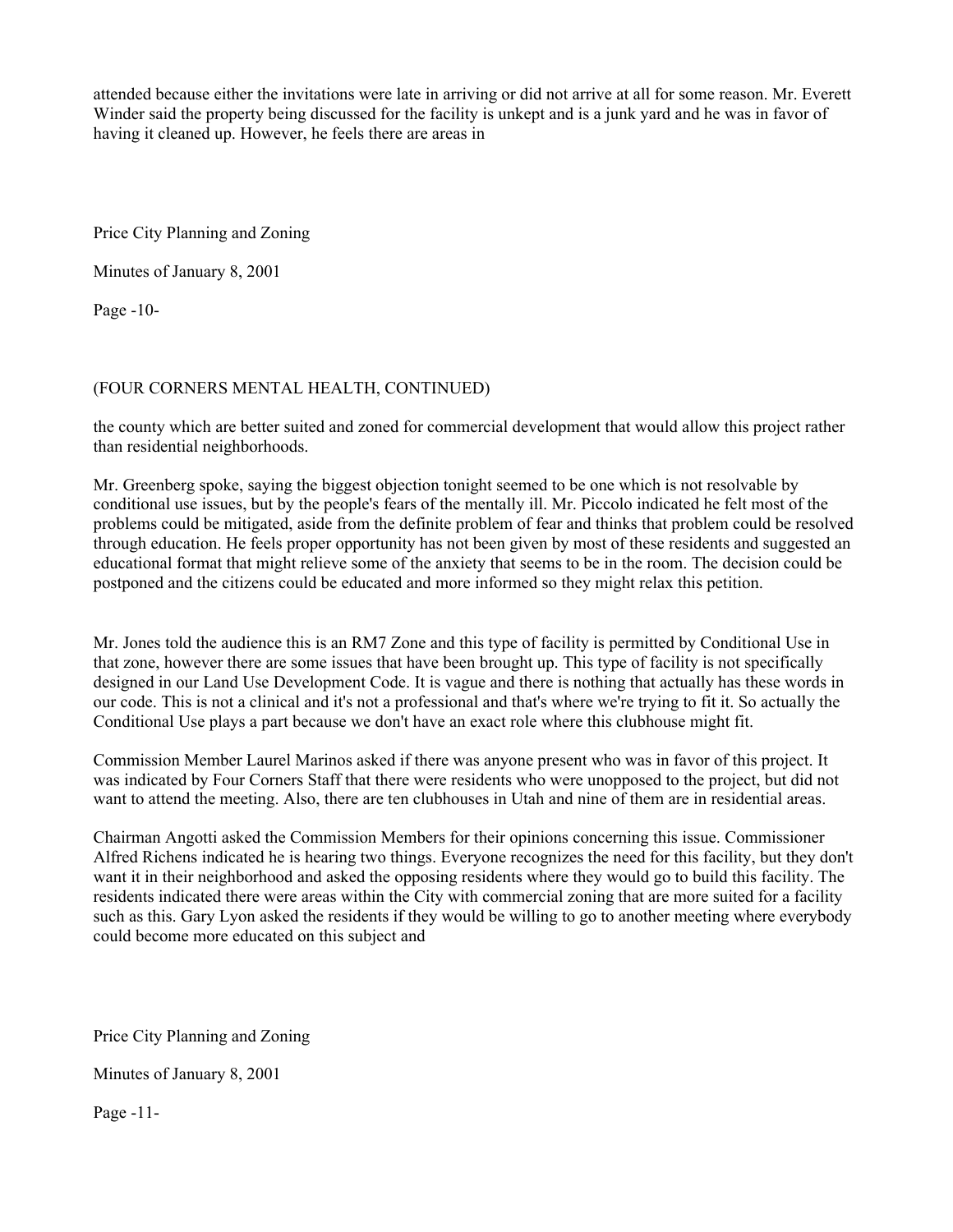### (FOUR CORNERS MENTAL HEALTH, CONTINUED)

have individual questions and concerns answered. One resident indicated she was not ignorant of mental illness, but there is always the chance that something can happen and who wants to take that chance. She only wants safety in her neighborhood.

Commissioner Penny Sampinos spoke saying she understood the feelings of the residents. She feels you can never be totally safe because there is always the possibility something may happen and it can come from within your own family or neighborhood. She feels the residents should meet with Four Corners Mental Health to gain a better understanding and more education and try to resolve this contention, however if the neighbors are really against it, it will not go through. Commissioner Larry Bruno agreed with Penny Sampinos, saying the residents should meet with Four Corners Mental Health for more dialog and education on the project.

Jim Tamllos is concerned about the property values in that area. Who will want to buy a house next to a mental facility? Commissioner Laurel Marinos indicated the new building may increase the value of the property. Another resident said Price City should require those who own the property to clean and maintain it. They've done it to their other neighbors and they can do it to these negligent property owners. She also suggested those would be ideal lots for the State Housing Agency's Housing Project previously talked about this evening.

Mr. Greenberg asked the residents if they would be willing to educate themselves and ask the Commission to give them a month and then re-circulate the petition. Chairman Angotti asked for a resident show of hands on this proposal. There was no show of hands and Linda Bergamo spoke for the residents saying they are within their rights and do not want the facility in their neighborhood. Chairman Angotti called for a motion and Joe Piccolo motioned the Conditional Use Permit requested by Four Corners Mental Health be denied. Gary Lyon seconded and the motion carried. The vote on this matter was as follows:

Joe Piccolo - Yes Penny Sampinos - Yes Larry Bruno - Yes

Gary Lyon - Yes Laurel Marinos - No Alfred Richens - No

Price City Planning and Zoning

Minutes of January 8, 2001

Page -12-

Note: Regarding the following item, Chairman John Angotti indicated that he was a property owner on Nelson Lane and would like to give input on this matter. He would like those in attendance to be aware of this fact and if requested, he will step down as Commission Chairman during this presentation. There were no requests for Chairman Angotti to remove himself as Commission Chair during this discussion.

### • REQUEST FOR ZONE CHANGE

APPROXIMATELY 255 SOUTH HIGHWAY 55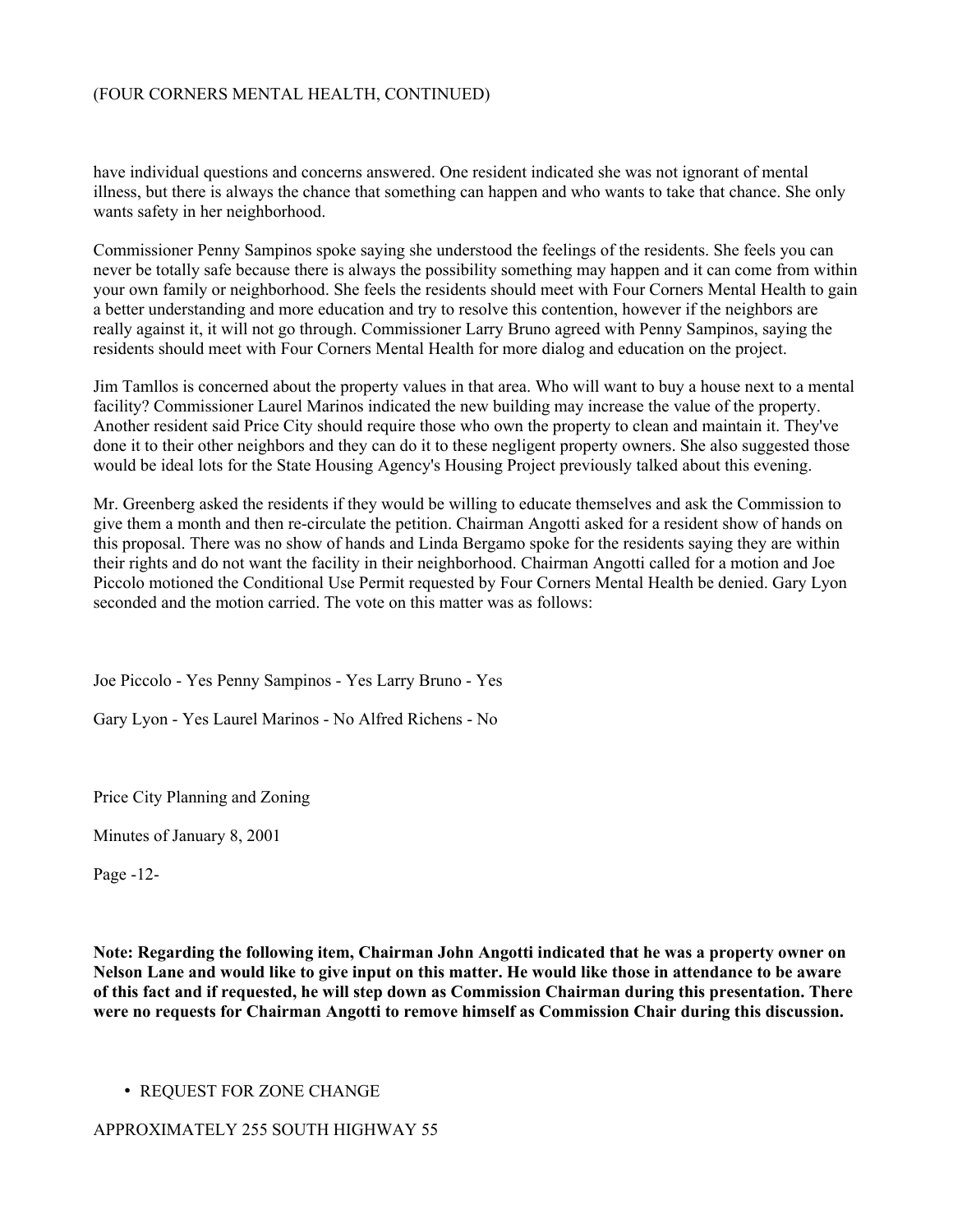# PACIFIC LAND DESIGN

### MICHAEL CROWSON, PROJECT MANAGER

Mr. Crowson appeared before the Commission to request a zone change for the above mentioned address. He introduced Mike Neer, also of Pacific Land Design, to highlight exhibits regarding the zone change. Also present and here to speak on behalf of the proposed re-zone. were the real estate broker and traffic expert. Mr. Neer indicated the property is located on the east side of Highway 55, bordered by 300 South and Nelson Lane. Overlays were used to show exhibits and a copy of the proposal was shown. They are proposing to re-zone approximately 11.5 acres from Rural Residential District to Commercial Development District. Along with this, they are also proposing to change the Sign District from S-1, which is for Residential, to S-3, which is State Highway. A copy of the vicinity map of the area was shown. Nelson Lane borders on the north side and 300 South borders on the south side. There is a piece of land between Highway 55 and the proposed re-zone area that is currently zoned Commercial Development District. A aerial photograph of the area was shown and reviewed to show the proposed zone change. A color coded copy of the existing zone for the area was shown. The yellow area shows the existing Commercial Development District. It is Commercial Development District up and down the Highway 55 corridor. The blue area shows the Rural Residential in the area. The hatched yellow area shows the proposed area to be changed for the Commercial Development District. Their client has identified this area as being excellent for a retail store of the size they're proposing and have been pursing a store in this area for the last three years. This is, however, the first parcel they have been able to find that meets their requirements for size and will work for their proposal. The matter was then opened for questions.

Price City Planning and Zoning

January 8, 2001

Page -13-

### (REQUEST FOR ZONE CHANGE, CONTINUED)

One resident asked the name of the retail store coming to the area and Mr. Neer indicated he could not disclose the name of his client at this time. She then referenced the Freedom of Information Act and entitlement of information and indicated she was a Senior Citizen living adjacent to the proposed area and was concerned about the noise. Mr. Neer told the audience he appreciated the concern, however, at this time, the issue to be addressed was a re-zone, which was a land use issue.

Kathy Morris questioned the purpose of the re-zone and Mr. Neer indicated the purpose of the re-zone is to accommodate the project of which they were speaking. Gena Beacco asked if retail was a generic term left on the table. Joe Piccolo answered by saying the proposed use of the land is a zoning issue. The store will become a conditional use of that piece of property after it is zoned properly. If the property cannot be zoned Commercial, there is no need for a Conditional Use because it will not apply. It's a matter of keeping things in the proper order. Francis Duzenack agreed. Colleen Quigley, a concerned citizen, and also serving on community boards asked if, with the re-zoning, has there been an investigation of wetlands issues and building on wetlands? She also expressed concern with the roads, saying there are rural roads at issue and clarification is needed on who owns what. Will this be cleared up before the re-zoning? Joe Piccolo clarified the fact that this is not a public hearing for the re-zoning. There will be an opportunity to present questions to the Price City Council at a Public Hearing. What is happening here tonight is a request for the Commission to give recommendation to Price City Council to set a date for a Public Hearing pertaining to the requested re-zoning. If there are no objections, the date can be set for the Public Hearing by the Price City Council.. This will be the public's opportunity to deal with the wetlands mitigation and other issues during the Public Hearing with a little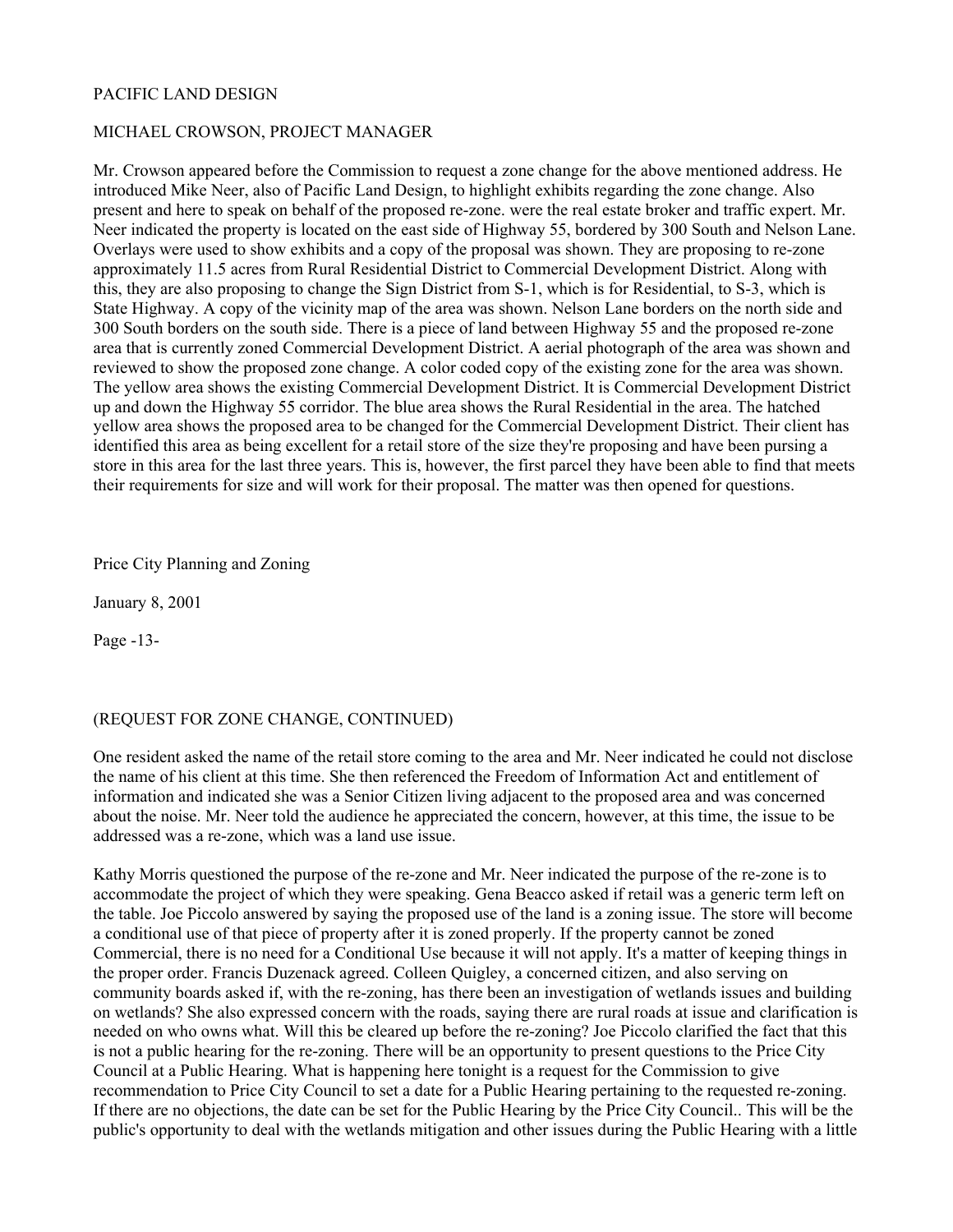more information at hand. The date could tentatively be set for February 13, 2001, however, the Price City Council will set the date. Those who are adjacent property owners, within 400 feet of the site, will receive a notice advising them of this hearing. A resident asked if people living at the Housing Authority Complex, who do not own the property, but rent, would have a say? Mr. Piccolo indicated he was sure if they suggested to their landlord they would like to know the date of the Public Hearing, they wouldn't leave you out.

Price City Planning and Zoning

Minutes of January 8, 2001

Page -14-

### (REQUEST FOR ZONE CHANGE, CONTINUED)

Sheryl Byrge spoke, saying that 1983, she was the Director of the Housing Authority and, at that time, she tried to determine the ownership of 300 South Road, but was unsuccessful. She feels this is an issue that must be addressed and resolved. Francis Duzenack indicated this is being looked at as part of the project.

Lynda Varner presented copies of the history and records of 300 South. It's unclear as to owns the road. While at Housing Authority, Sheryl Byrge tried to convey 300 South to Price City but the road didn't pass the required tests. It then became the responsibility of the Housing Authority and more work and money was put into the road. Vern Jones of Price City contacted the Housing Authority in December, 2000 and requested a deed that would deed the road back to Price City. There were some issues with Housing Authority being part of the County initially, but having Price City annex that portion of the County. There is a question of who really owns 300 South and the ownership has a bearing on the re-zoning issue. Gary Lyon indicated it may have a bearing on the re-zoning but that's not the issue before the Commission tonight..

Michael Crowson, Project Engineer, commented on the purpose of the re-zone. Part of the purpose of this rezone is it is currently zoned CCD and is approximately 5.5 acres that is very long and narrow, paralleling the road widening of SR 55. If you were to walk on the sidewalk out there today, you will notice that it drops off quite a bit. So currently, as it is zoned CCD, that 5.5 acres is somewhat undevelopable because of the topography. So part of the re-zone is to acquire additional land and re-zone it to the CCD, so it will become a consistent retail corridor along SR 55 as shown on the colored diagram, making that development feasible for retail.

Larry Bruno indicated right now, it is a contiguous piece of property, not a spot zone and is clearly within the zoning that has been going on in that area and he sees no reason, from that point of view, why it would not fit the development already in place. Lynda Varner took issue with Mr. Bruno, stating it is contiguous with what is going on there. It is Rural Residential - that's what going on there. Mr. Bruno told Ms. Varner that it is contiguous with Commercial Development also. There was some extended discussion on the impact the zone change would have on the surrounding neighborhood.

Price City Planning and Zoning

Minutes of January 8, 2001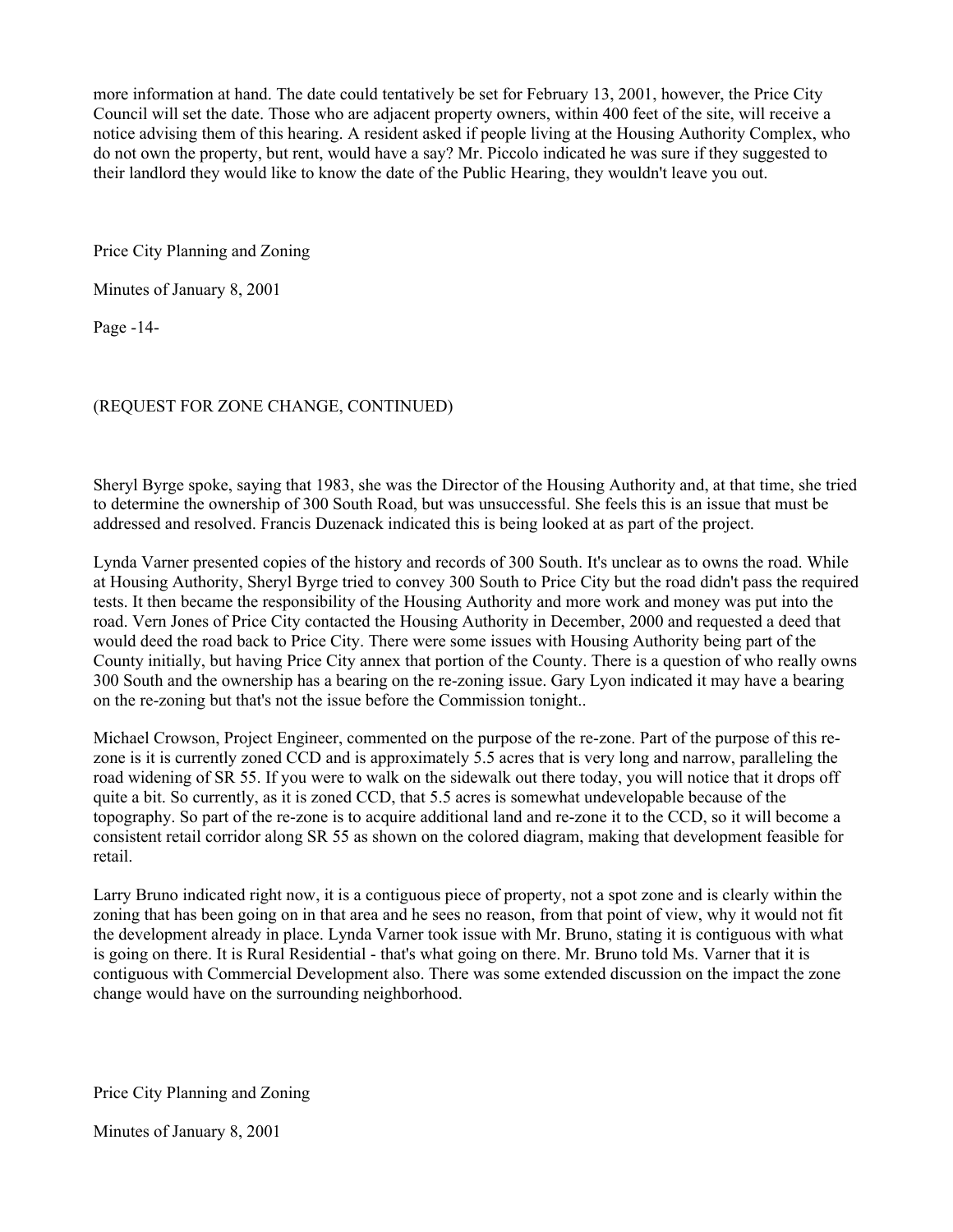Page -15-

### (REQUEST FOR ZONE CHANGE - CONTINUED)

Gary Lyon told those present if we open this to a Public Hearing and if Price City Council chooses to do that, then those who object to this project and those who are in favor will have a chance to speak.

A member of the audience asked if, during the Public Hearing, anyone could come in and speak. She indicated she lives in the elderly housing complex and there are many people who have no objection to this project. Jackie Majors also spoke up, saying there is a petition, with copies having been delivered to the Price City Planning and Zoning Department, with names showing the elderly are very much in favor of the project. There was no further discussion and Larry Bruno made a motion to forward a favorable request for a Zone Change at approximately 255 South Highway 55 to Price City Council. Gary Lyon seconded and the motion carried.

### • CONCEPT AND PRELIMINARY APPROVAL

RETAIL DEVELOPMENT

#### APPROXIMATELY 255 SOUTH HIGHWAY 55

PACIFIC LAND DESIGN

### MICHAEL CROWSON, PROJECT MANAGER

Michael Crowson, Project Manager, spoke on behalf of his client and requested Concept and Preliminary Approval for the retail outlet located at approximately 255 South Highway 55. Mike Neer of Pacific Land Design highlighted and reviewed the site plan. He told the audience they began investigating the south end of Price City as a site for this facility 2 ½ years ago. They are excited about being in Price, Utah, are committed to this market and want to provide a good store to the residents and have happy customers. They have done all the technical studies, analysis and assembled professionals to study the property and answer specific questions. Mr. Neer showed a color copy of the proposed retail outlet. It will have 180,742 square feet and is 16.6 acres in size. It will feature general merchandise of all kinds, include an automotive center, garden center and grocery. There will be no sale of gasoline. They propose to locate the store near the east side of the site with the parking field mainly in front of the store. There is customer access to the store from 300 South and from Highway 55. It is a 40 foot wide access from Highway 55, a 16 foot wide ingress lane and two 12 foot wide exit lanes, in

Price City Planning and Zoning

Minutes of January 8, 2001

Page -16-

### (RETAIL DEVELOPMENT, CONTINUED)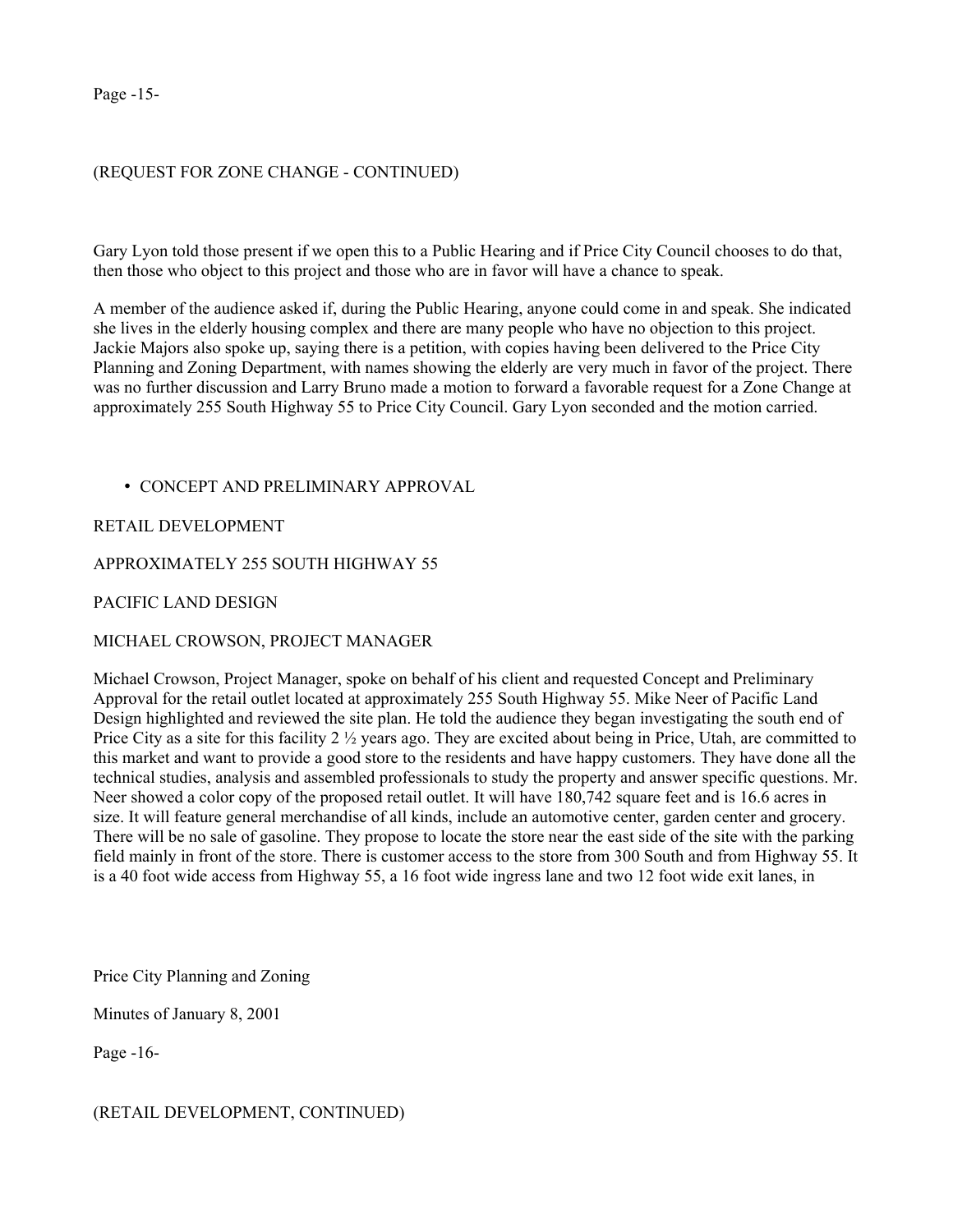addition to a 36 foot wide access from 300 South for customers. They have discussed the access on Highway 55 with UDOT. Trucks will access the site from 300 South to get to either of the two truck docks. One dock is located on the east side of the site and the other on the north side of the site. The trucks will either enter on 300 South, back into the truck dock and exit the site on 300 South back to Highway 55 . It is also possible to enter the site and go across the back of the site by Nelson Lane, enter the truck well area, back into the truck mall and exit onto Nelson Lane and out to Highway 55. They have restricted all customer access from Nelson Lane at the request of UDOT and Price City. This parking is designated parking for employees only. Chairman John Angotti asked if the exiting trucks would be causing congestion on the highway from Nelson Lane. Mr. Neer indicated their traffic consultant, Don Adams of Sear-Brown has looked at the situation and has identified the fact that truck traffic will not be a severe impact on Highway 55. Mr. Adams reported the frequency of trucks is really what was looked at and there is capacity to get the trucks out on the highway. The number of trucks exiting the retail outlet will vary based on the store manager and how they schedule their deliveries. Semitrucks will be used for deliveries.

A 6' wide sidewalk will be provided along with the 10' widening of Nelson Lane, along with landscaping. There will be 850 parking stalls on site and this exceeds the City parking ratio requirement. They are proposing landscaping all the way around the site and some landscaping on the site as well. They will provide a 10' to 50' buffer around the site which will have some shrubbery and street trees with evergreen trees along the rear of the store. Concerning the question of wetlands, they are aware of the wetlands on the site and are currently coordinating with the Corp of Engineers to address the issue. They are proposing the creation of a 300' length of wetlands to the Corp of Engineers and hope to improve the characteristics of the wetlands.

They also propose to dedicate 20' of right-of-way along Nelson Lane and widen the road to the south approximately 10', install curb, gutter and a 6' wide sidewalk and landscaping. Along Highway 55, they propose to add an additional 12' wide north bound lane. Currently, there are two 12' wide south bound lanes, the center two way left turn lane and one north bound through lane, and they propose to add an additional north bound through

Price City Planning and Zoning

Minutes of January 8, 2001

Page -17-

### (RETAIL DEVELOPMENT, CONTINUED)

lane. However, they will not widen the newly widened road. It will be re-striped and channelized to add the additional lane. The existing lane configuration will remain exactly as it is today and the road is wide enough to provide another 12' lane plus a 5' shoulder before you get to the sidewalk. They propose to reconstruct 400' of 300 South. That part of 300 South is not in good condition because of the cracking and so, as part of this project, they will reconstruct that portion of the road. It was asked how far the sidewalk would go up Nelson Lane. They propose to have the sidewalk come all the way from Highway 55 to the corner in the back of the site as well as connecting to the already existing sidewalk along Highway 55.

Mr. Santi asked if they knew how much additional traffic would be created on this five lane highway. Don Adams of Sear- Brown indicated that near the evening peak hours, it will add about 600 vehicles. It will be split up and the vehicles will come in 50/50 between the two driveways. The question of an additional traffic light was raised and Mr. Adams said he had met with UDOT concerning this matter. UDOT requires the situation meet traffic signal warrants and have set guidelines. They anticipate they will meet the warrants and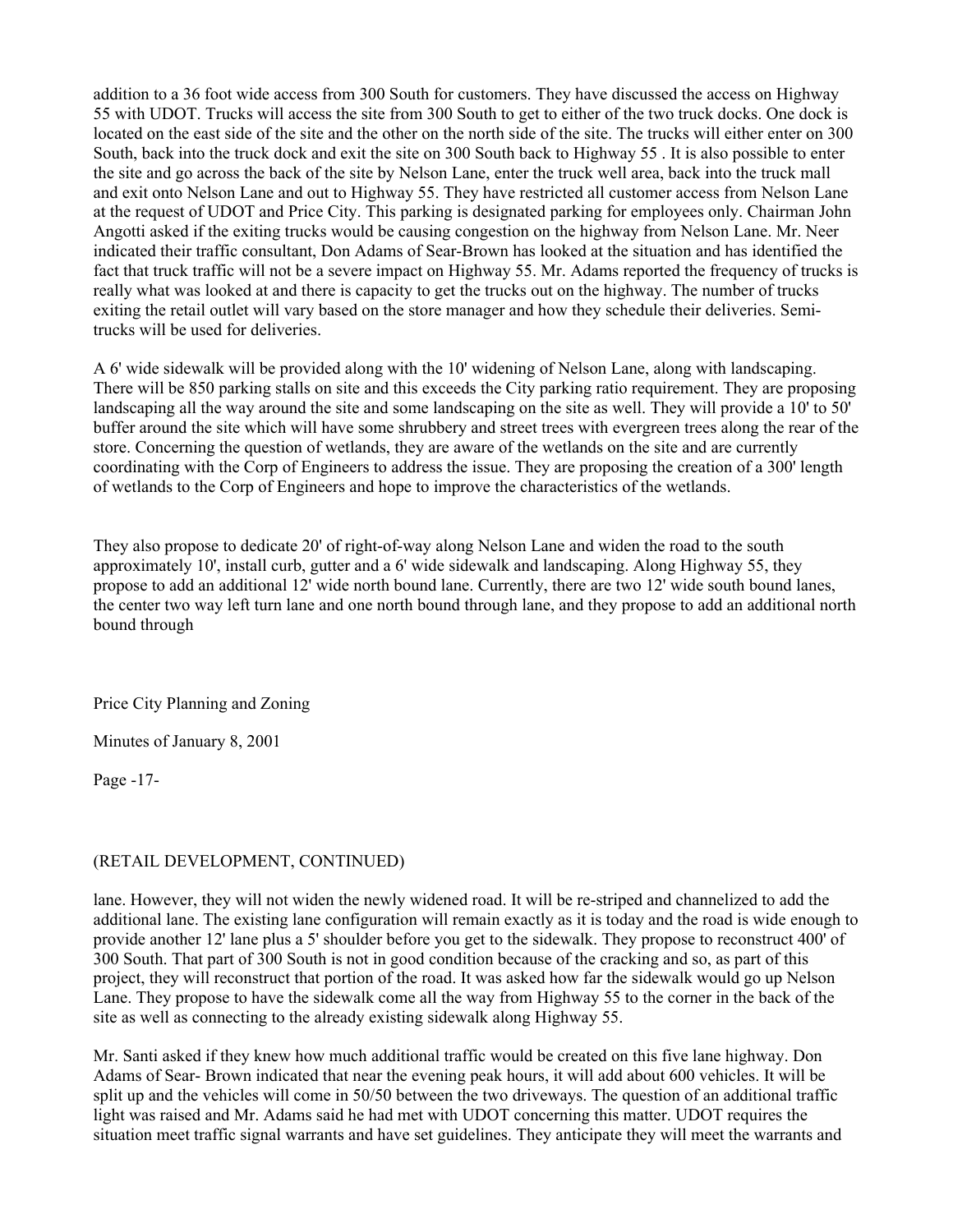the development has agreed to install the traffic signal light. They will construct the improvements so the necessary underground wiring for the light is in place and provide pedestrian accommodations, if it meets the warrants. Mr. Santi indicated he also has property in the area he is interested in developing. As development continues there, he would like to be kept informed of what will be done in future so property owners will have some direction. Mr. Adams indicated they looked up twenty years on their traffic projection and there will be plenty of capacity for additional development.

In additional, Mr. Neer indicated they propose to install an 8" water line that will connect to an existing line on Highway 55, go all the way around the building and connect to an existing 6" line on Nelson Lane. They also propose sanitary sewer exiting from the front of the store and gravity flow to the existing sanitary sewer on Highway 55. They are coordinating with PRWID, who controls the sewer in that area, and have filed an application with them. A copy of their utility plan has also been provided to the utility companies -Utah Power & Light, Questar Gas and Qwest Phone Service. It was asked if the water line to be used was the existing water line. Mr. Neer said that it was

Price City Planning and Zoning

Minutes of January 8, 2001

Page -18-

### (RETAIL DEVELOPMENT, CONTINUED)

and that an analysis on the system had been done to verify that it is adequate and that it is a City Water System. Joe Piccolo felt the question was not correctly understood. The Housing Authority has it's own waterline coming off the main line and he doesn't believe they will be on the same line as the Housing Authority. Mr. Neer clarified the situation by saying they would not be coming off the water lines on 300 South. Lynda Varner told Mr. Neer that the Nelson Lane Water Line is very fragile as far as use right now because there isn't enough pressure. Mr. Neer indicated they were addressing any issues of that nature with Price City Staff and Fire Marshall and will meet any necessary requirements. Larry Bruno asked if they would be looping the main line back to the Nelson Lane line. Mr. Neer indicated the water line will come off Highway 55, go around the building and connect back to the existing line on Nelson Lane. The proposed loop is an 8" loop around the building and provides an alternate avenue for the water to get onto Nelson Lane. Concerning drainage, they propose to collect all the storm water on site and convey it to an underground detention facility. Essentially, all storm water from a severe storm will be detained on the site in a vault under the parking lot and will be released at a controlled rate per the Price City Municipal Code in coordination with the Price City Engineers. Joe Piccolo asked concerning the new legislation requiring treatment of water and asked if there is a method to treat the storm water before it is released. Mr. Neer indicated they will provide sumps and the catch basins at the vault will pick up any kind of debris and allow settlement. He told the audience he has had some sections around the site created for those who want to see them. Several in the audience indicated they were interested.

Chairman John Angotti asked if trucks only would be using Nelson Lane. Mr. Neer explained the existing traffic from the residents will still use the road, but the customer entrances have been restricted from Nelson Lane. Lynda Varner said there is a road right behind the store with a 60' access onto Nelson Lane that fronts right with her driveway and people will use any road that is available to get to where they want to go. Mr. Neer indicated this access was for trucks only and that it should show on the plans as a 20' drive aisle, rather than a 60' access. This correction will be made. It will be closer for customers to exit on 300 South instead of drive all the way across the back of the store and, if this is a problem, perhaps it could be solved by the use of